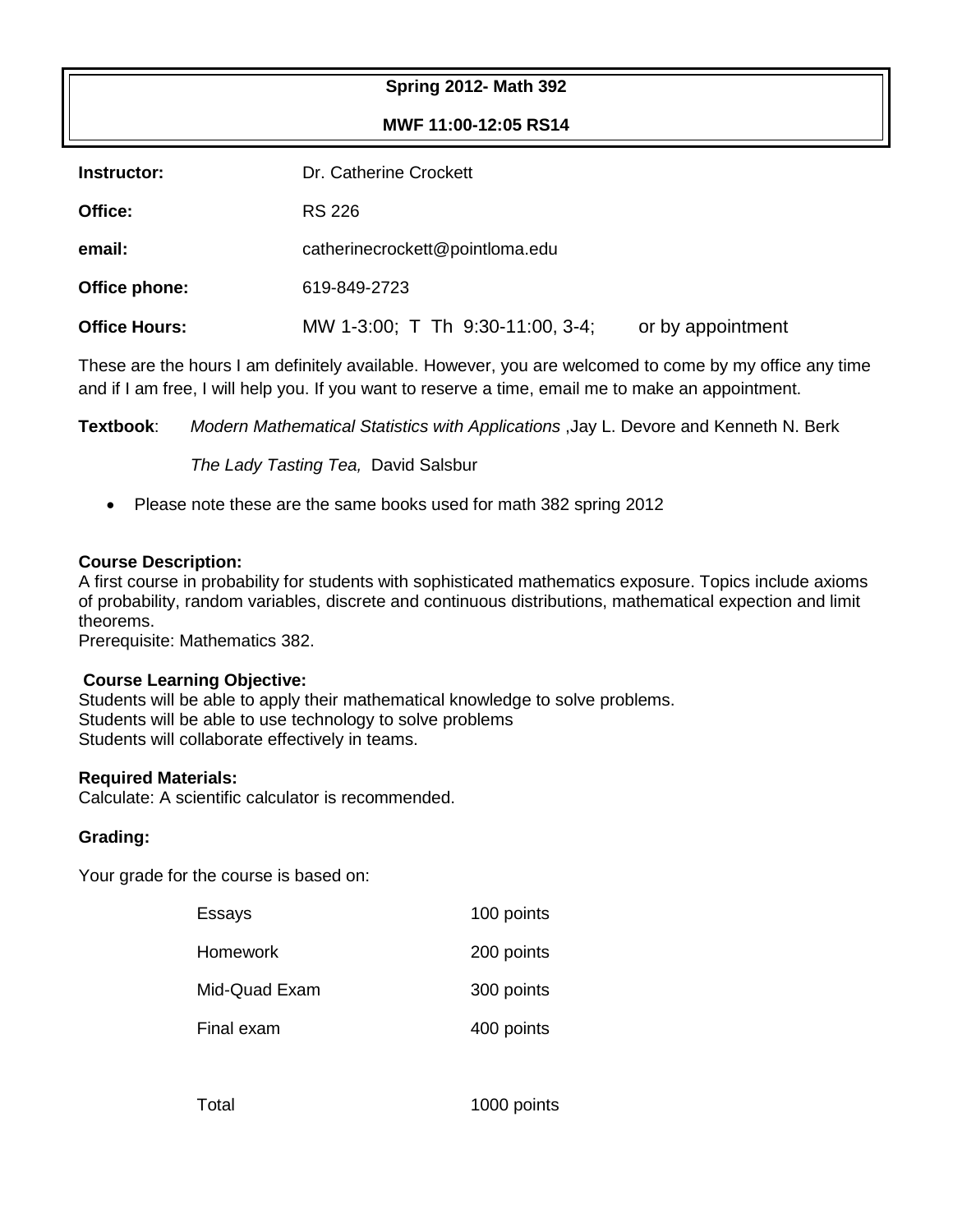**Grade scale:** Grades are based on the number of points accumulated throughout the course. Approximate minimal percentages required to obtain a given grade are:

| <b>Grading Scale in percentages</b> |  |  |                                                                                                  |  |  |
|-------------------------------------|--|--|--------------------------------------------------------------------------------------------------|--|--|
|                                     |  |  |                                                                                                  |  |  |
|                                     |  |  | $(87.5, 90)$ $(77.5, 80)$ $(67.5, 70)$                                                           |  |  |
|                                     |  |  | $[92.5, 100]$ $[82.5, 87.5]$ $[72.5, 77.5]$ $[62.5, 67.5]$                                       |  |  |
|                                     |  |  | $\vert\text{-}\Vert$ [90, 92.5) $\Vert$ [80, 82.5) $\Vert$ [70, 72.5) $\Vert$ [60, 62.5) $\vert$ |  |  |

**Homework:** You will be assigned individual homework most days. You may work on the homework in groups, but each person is responsible for turning in their own write up of the solution to the problems.

**Examinations:** There will one Mid-Quad Exam. There will be a Final Exam. The Final Exam will consist of a take-home portion and in-class portion. The take-home portion will include essay questions and Maple, Excel, or SPSS lab work. Neither examination shall be missed without an official excuse. A deduction of 2^(n-1)\*10% will be deducted for each hour "n" that the final exam is late (n=1 if the exam is turned in one hour after it is due).

# **Other factors that affect grades are**

**Questions on written assignments, quizzes, and exams:** Written assignments and test/exam questions and problems must be formulated carefully in terms of words and symbols used in the course. Credit is determined by the degree to which answers and solutions respond to the specific question or problem stated. Maximize your credit by learning the language and symbols of the course.

**Written Assignments**. Assignments collected must be prepared in a style suitable for grading. The following

guidelines are used to determine credit:

- the organization must be easy to follow
- the work must be legible
- complete solutions must be written for problems (not just answers); answers must be clearly marked
- use complete sentences to answer questions

**Exams and Final Examination**. Exams and the final exam will include problems and questions over material

assigned in the text, readings and handouts, as well as material presented in class.

**Attendance:** Students are expected to arrive at each class meeting on-time. If you are absent or late you run the risk of making your homework late. Attendance is expected at each class section. In the event of an absence you are responsible for the material covered in class and the assignments given that day. See the Point Loma Nazarene University Catalog for a statement of the university's policy with respect to attendance.

Remember that missing more than one and a half week's worth of classes can result in a failing grade. After you miss the equivalent of 2 class periods, you will be warned of impending de-enrollment. If you miss the equivalent of 3 class periods, you may be de-enrolled or given a course grade of "F" for the semester.